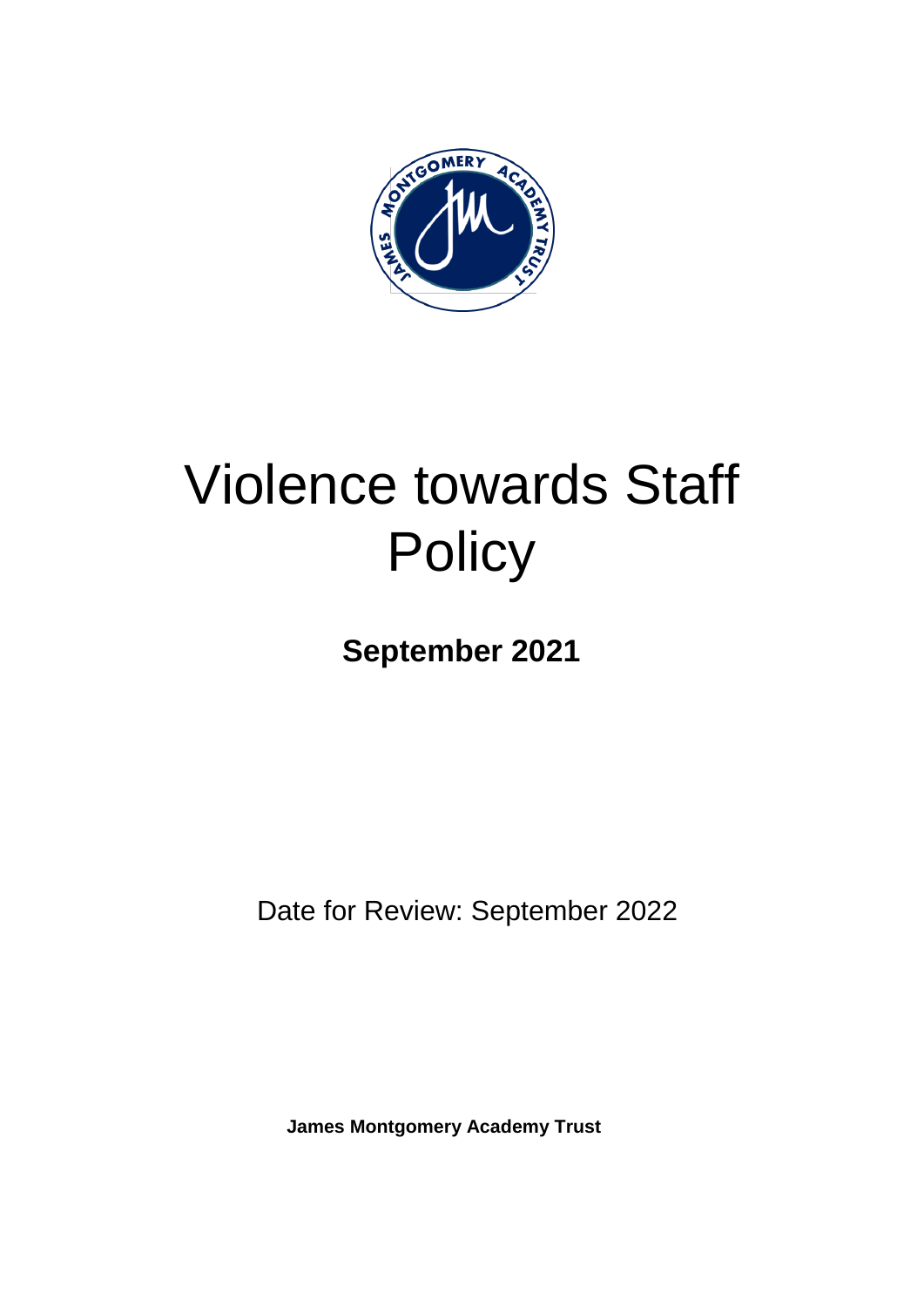# **Statement of intent**

**The James Montgomery Academy Trust (thereafter referred to as JMAT)** is committed to preventing violent behaviour directed towards our staff by parents and pupils. No member of staff will be expected to accept exposure to violence as part of their job role.

The JMAT employs a zero-tolerance policy on violence towards members of staff; under no circumstances is violence towards any member of staff considered acceptable.

This policy relates to violence and aggression directed at staff, in connection with their duties, from parents and pupils. The JMAT's Positive Handling Policy deals with issues regarding staff using reasonable force to restrain pupils.

# **The philosophy**

The JMAT recognises its obligations to minimise the risk of violence to staff at work. We strongly believe that:

- All violence is unacceptable, whatever form it takes and whatever reasons are cited for it
- Dealing with, or being subject to, violent behaviour is not considered to be a failure on the part of the employee.
- Violence is not considered to be an acceptable part of any job, nor is it part of the duties of an employee to accept violent behaviour.

We recognise the potentially damaging effects of violence on individuals, work performance and the JMAT as a whole, and are committed to combating it.

# **Legal framework**

This policy has due regard to statutory legislation including, but not limited to, the following:

- Health and Safety at Work etc. Act 1974
- The Reporting of Injuries, Diseases and Dangerous Occurrences Regulations 2013 (RIDDOR)
- Education Act 1996
- Local Government (Miscellaneous Provisions) Act 1982

This policy also has due regard to statutory guidance, including, but not limited to, the following:

- HSE et al (2009) 'Preventing workplace harassment and violence'
- DfE (2018) 'Controlling access to school premises'
- DfE (2021) 'Keeping children safe in education'

This policy operates in conjunction with the following JMAT policies:

- Positive Handling Policy
- Staff Code of Conduct
- Health and Safety Policy
- Grievance Procedures and Dignity at Work Policy
- Parental Code of Conduct

# **Definitions**

For the purpose of this policy "**harassment**" refers to when someone is repeatedly and deliberately abused, threatened and/or humiliated in circumstances related to work.

For the purpose of this policy "**violence**" refers to when someone is assaulted in circumstances related to work.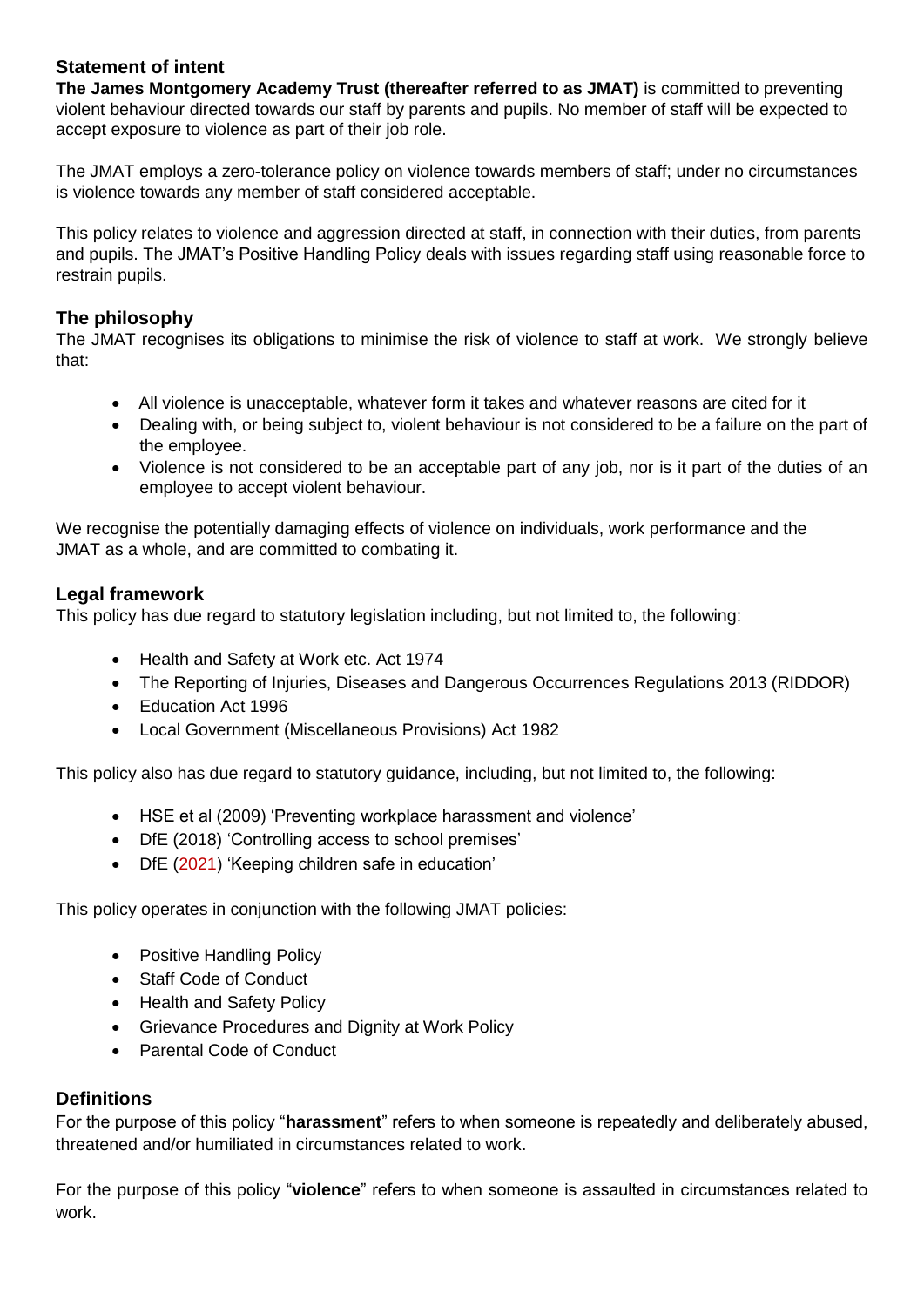Types of violence, threatening behaviour and abuse understood in this policy include:

- **Verbal abuse and threats** abusive and aggressive language, oral or written. Verbal abuse, including rude gestures and innuendoes, is the most common types of incident.
- **Physical assault** assault causing minor injury, such as a graze, minor bruising, reddening of the skin, minor cuts/lacerations, or a more serious injury.
- **Physical abuse** attempted assault which did not result in physical harm.
- **Sexual assault** sexual assault resulting in physical harm such as bruising, cuts/lacerations, or more serious injury.
- **Sexual abuse** inappropriate sexual behaviour not resulting in physical harm.
- **Property damage or theft** damage to, or theft of, the employee's personal property.

The effects of being threatened or abused vary, violence can cause pain, suffering and even disability or death. Physical attacks are obviously dangerous but serious or persistent verbal abuse or threats can also damage employee's health and well-being through anxiety or stress.

Types of behaviour that are considered unacceptable and will not be tolerated:

- Shouting at members of the school staff, either in person or over the telephone
- Physically intimidating a member of staff, e.g. standing very close to her/him
- The use of aggressive hand gestures
- Threatening behaviour
- Shaking or holding a fist or finger towards another person
- **Swearing**
- Pushing
- Hitting, e.g. slapping, punching and kicking
- **Spitting**
- Racist or sexist comments
- Breaching the school's security procedures
- Aggressive and threatening phone calls or emails.
- Aggressive or threatening behaviour towards staff or their families via social media.

This is not an exhaustive list but seeks to provide illustrations of such behaviour.

#### **Roles and responsibilities The JMAT Board of Directors will:**

- Acknowledge its legal duty of care towards school staff and pupils and its responsibility to ensure each JMAT school is a place where both staff and pupils are safe from violence or aggression.
- Ensure the health, safety and welfare of all staff in JMAT schools.
- Ensure all staff likely to be affected are informed, through the headteacher, of any circumstances which are likely to carry a risk of violent or aggressive behaviour.
- Authorise appropriate members of staff to exclude persons behaving inappropriately from the school premises, under Section 40 of the Local Government (Miscellaneous Provisions) Act 1982.
- Maintain a continuing programme of risk assessments of violence towards staff, in close consultation with the headteacher, and ensure identified risks are mitigated where possible.
- Consult with staff and their representatives about risk assessments and actions arising from them.

# **The headteacher will**:

- Report the outcome of the risk assessment of violence towards staff to the LGB as required
- Ensure that all staff have read and understood this policy.
- Oversee the implementation of this policy.
- Support victims and alleged perpetrators where necessary.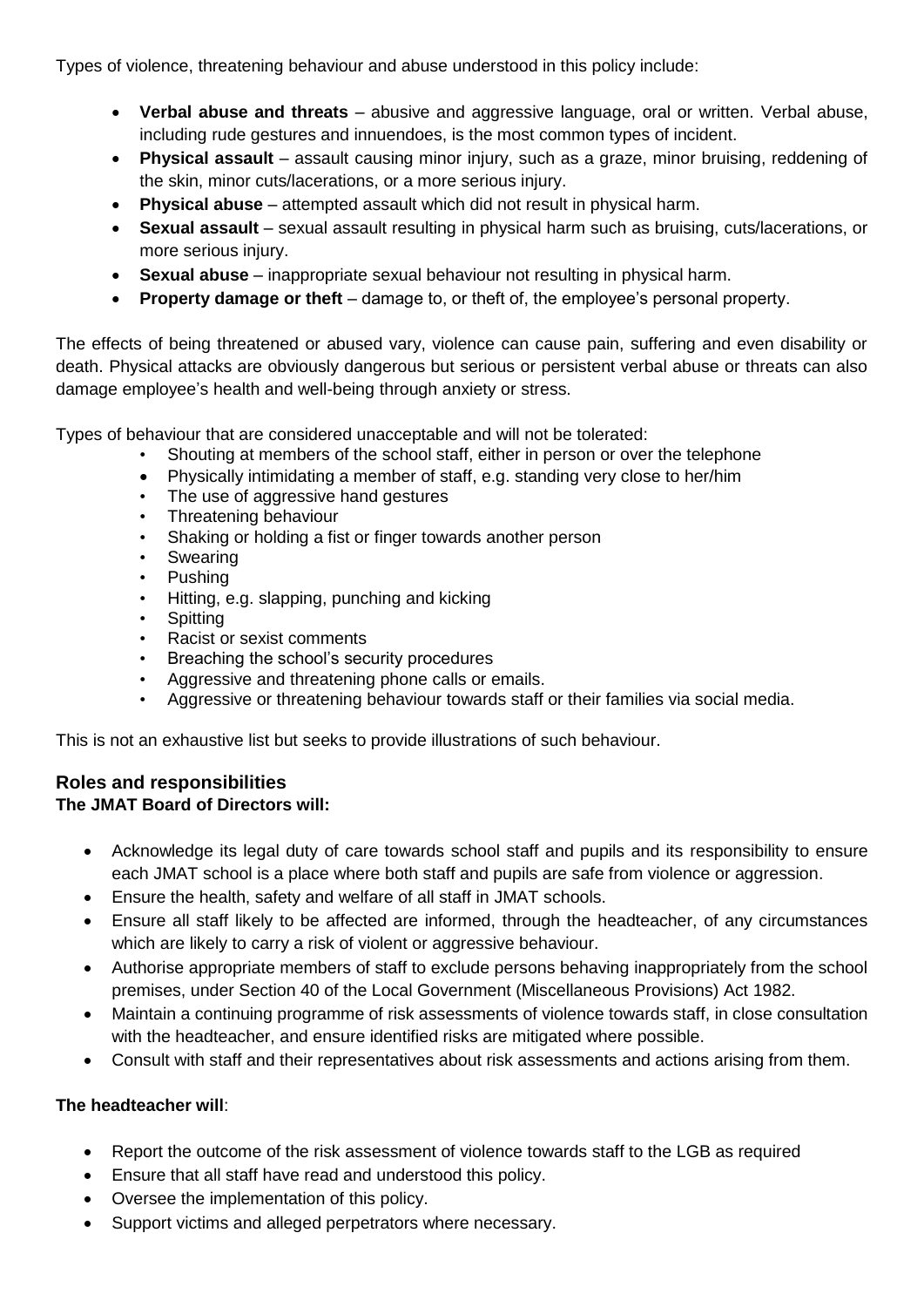Take a zero-tolerance stance towards violence in the workplace and make clear what support is available to victims of violence or harassment.

# **All members of staff will:**

- Follow the procedures for preventing, dealing with, and recording and reporting incidents.
- Report every instance of probable violence and aggression, and any hazards, risks or problems, to the headteacher.
- Assess the risk to themselves in each situation and do their utmost to ensure their own safety.
- Attend training courses and events as required
- Act reasonably and professionally and conduct him/herself in an appropriate manner in the course of their employment.
- Keep evidence of any harassment or violence directed towards them and report incidents without hesitation to the headteacher, or (if the report is against the Headteacher) to the LGB

Staff should always take steps to minimise the possibility of violence in the school. Parents who are known to be violent or aggressive should never be seen by staff unless another adult is present

# **Preventing incidents**

The risk assessment of violence towards staff will be reviewed annually by the Headteacher and the LGB. Staff will receive appropriate training as part of their induction, and follow-up training as required.

# **Dealing with incidents**

Developing skills and techniques in how to defuse and de-escalate confrontation may be beneficial. When dealing with an incident, staff are advised to employ the following strategies:

- Be assertive but not aggressive, polite but firm
- Avoid confrontation in front of an audience. The fewer people that are involved in an incident, the easier for the aggressor to back down without losing face
- Speak calmly without raising their voice
- Seek assistance for example, ask another, preferably senior member of staff, to help talk things through with the aggressor
- Be mindful of body language avoid aggressive body language such as hands on hips, wagging fingers, looking down on the aggressor
- Maintain a safe distance from the aggressor
- Think of an escape route, should the need arise
- Walk away, where possible

All incidents will be logged and recorded on the Health and Safety section of RecordMy on the child's chronology. The staff member logging must ensure that the Headteacher and the JMAT Health and Safety Lead (Jackie Oliver) are tagged into the report on RecordMy.

The Headteacher should be immediately informed of any incidents, and should liaise with the JMAT (Health and Safety Lead) and the police where necessary.

The police should be called via 999, in cases of emergency, where:

- There is danger to life.
- There is a likelihood of violence.
- An assault is in progress.
- The offender is on the school premises.
- An offence has just occurred and an early arrest is likely.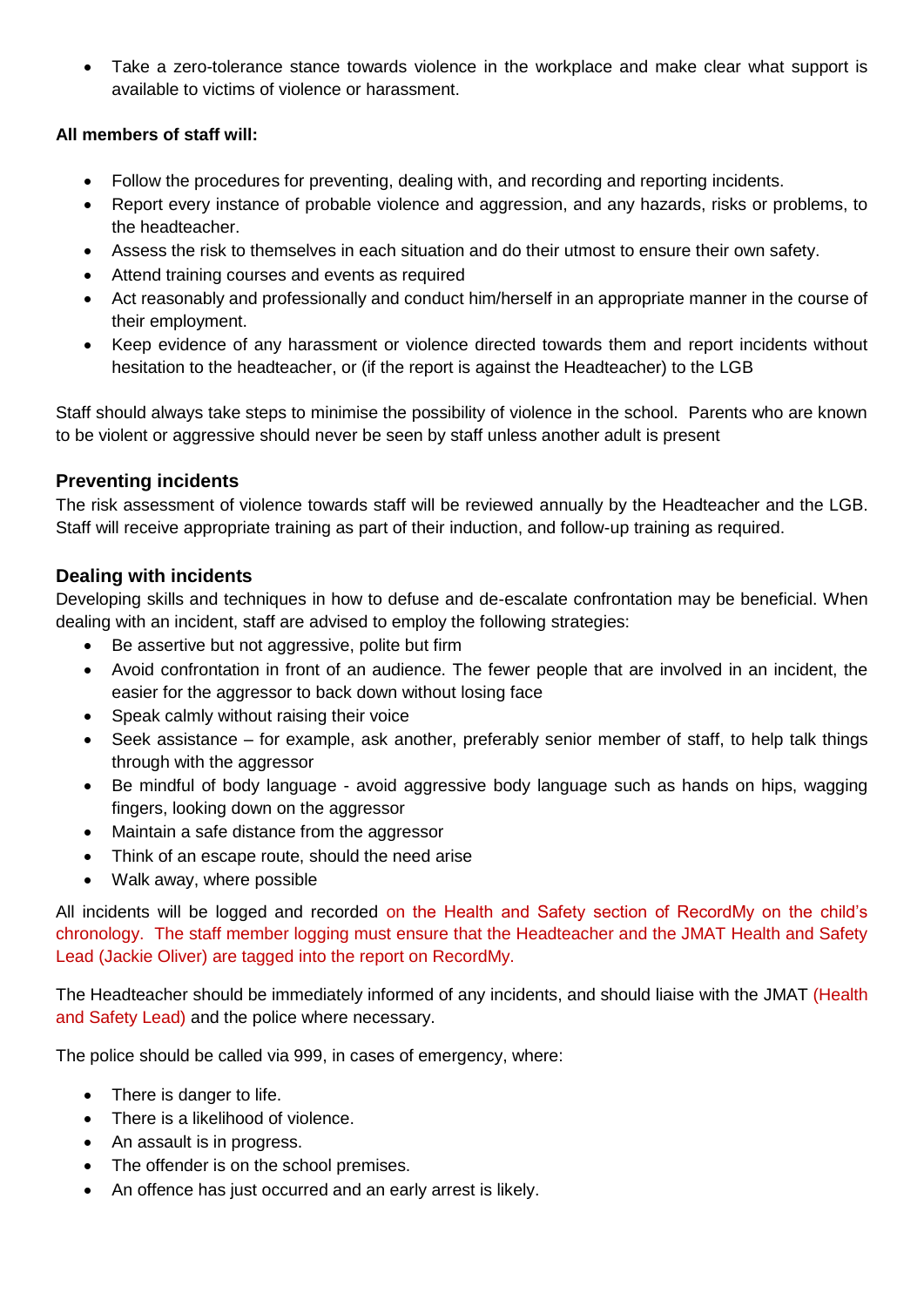In the event of an emergency, staff should also acquire assistance from a member of the SLT, if available, or the nearest member of staff.

Where police involvement is required, but the incident is not considered to be an emergency, the local police should be contacted on local police non-emergency phone number.

Help, support and counselling are made available to victims of violence at the time of the incident and in the long-term.

Any member of staff or pupil who engages in an act of violence towards another member of staff will be subject to the appropriate JMAT disciplinary procedures.

Any accusations found to be false or malicious will not be tolerated and disciplinary action will be carried out.

# **Harassment**

If a staff member becomes subject to harassment from individual parents or pupils, this may constitute an offence under the Protection from Harassment Act 1997.

In cases of harassment, staff should make records of all incidents in writing, taking note of the date, location, and means of communication.

Staff should inform the headteacher, who will contact the JMAT for advice and support.

# **Banning from the school premises**

Parents will be barred from the school premises if they act aggressively or pose a significant threat to the safety and security of the school community.

The school will remove violent or aggressive individuals from the school site in line with the JMAT Parental Code of Conduct.

Any incident which could warrant an individual being barred from the school premises will be reported to the headteacher. If a person who has been banned subsequently trespasses on the premises and causes nuisance or disturbance, this may be considered a criminal offence under Section 547 of the Education Act 1996.

# **Recording and reporting incidents**

The school will record every incident and any subsequent actions on the appropriate format on RecordMy, including witness details, should evidence need to be provided in court.

All incidents will be reported to the Headteacher and shared with the JMAT Health and Safety Lead. Employees may wish to contact their Recognised Trade Union Representative for support.

Members of staff need to be assured that it is not a sign of personal or professional failure to be attacked or threatened and reminded that underreporting can expose them and other staff to serious risks.

Evidence collected may be used later if court proceedings are brought against an alleged assailant.

# **Risk Assessments**

Carrying out risk assessments will allow schools to review the level of risk in all activities. They will help provide a clear understanding of where the weaknesses lie in the current arrangements for dealing with violence.

Risk assessments may only be carried out by persons who have an appropriate level of competence through training and experience. The level of training must ensure that the persons have an understanding of the principles of risk assessment and are able to instigate prevention or control measures. The persons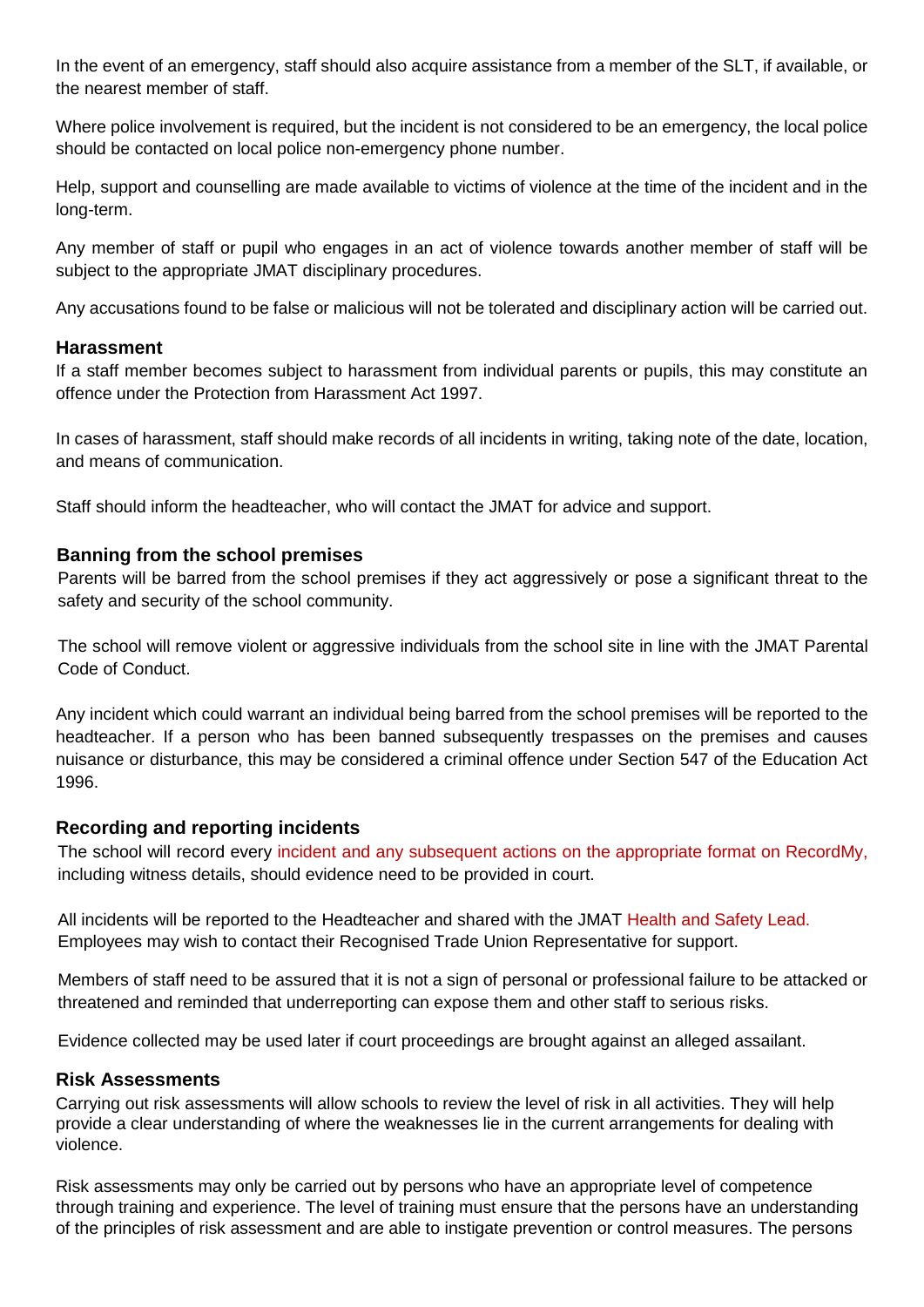who conduct the risk assessments must also be familiar with the work situation where there is a risk of violence.

Risk assessments are better carried out by two to three people rather than one individual. Having evaluated the risk, it will then be necessary to decide whether precautions are already adequate or whether further action is required. Risk assessments will be carried out on individual pupils whose behaviour constitutes cause for concern.

# **Monitoring, Evaluation and Policy review**

The policy will be promoted and implemented throughout the JMAT schools.

This policy will be assessed for its implementation and effectiveness **annually** by the **DSL** and the **Health and Safety Lead.**

The scheduled review date for this policy is **September 2022.**